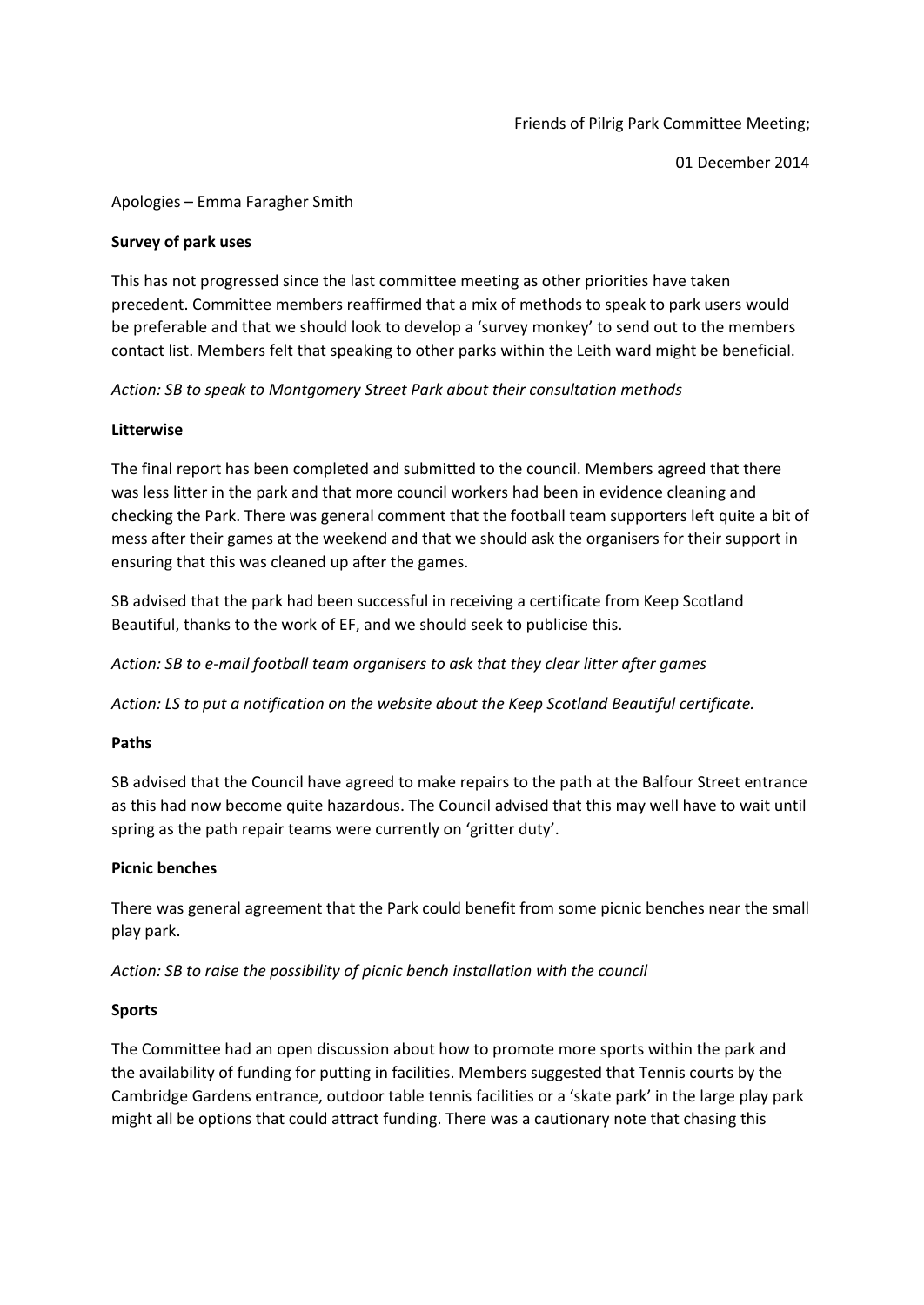funding might distract from the other priorities that we have already identified and that any facilities on this scale will need to be consulted upon.

*Action: SB to speak to George IV Park about the sports facilities that have been funded there*

*Action: MB to investigate Commonwealth legacy funding.*

### **Wildflowers**

There was general agreement that the park could sustain more wildflower areas than it currently does and that the existing wildflower meadow was situated in the wrong place. As previously identified the small triangle of grass alongside the community woodland would be a perfect spot and the area in front of the 'rhododendron wood' would be an ideal site.

*Action: SB to investigate options for planting additional areas of wildflower meadow.*

# **Entrances**

There was agreement amongst the committee members that the entrances still needed improvement and this should be a continued focus. KW advised that whilst Gaelic funding was available, it was limited in scope, signage at the entrance next to the Gaelic might be a possibility.

*Action: KW to speak to the Gaelic Development Officer to see if there was any possibility of a Gaelic entrance sign by Bun-sgoil Taobh na Pairce.*

# **Council Walkabout**

SB updated the committee on the latest council walkabout. The walkabout took place in the torrential rain so it was a rather brief affair though a number of council officers did attend. The 'chap from forestry' advised that they did not do general woodland clearance due to lack of resources but focussed on dangerous and diseased trees. They did confirm that they would remove some of the sycamores in the woodland areas next to Pilrig House as these were overshadowing the adjacent housing.

The council advised, contrary to previous advice, that a chipper could be provided on a Saturday for clearance days and that it was fine to leave felled wood piled up, rather than having to clear the lot into cages. This new approach from the council was welcomed by members as it should significantly increase the pace at which we can clear the identified woodland areas.

SB expressed some frustration that council officers still had no clear plan for the woodland in the park despite having been sent the Pilrig Park plan produced by the Friends of and their own draft priority plan for the park. Members echoed the frustration felt by the chair at the lack of progress and ownership by the council, though it was recognised that there had been some additional activity by the council since the Friends of group began. Members agreed that it was key to keep the pressure up on the council to provide an acceptable level of maintenance within the park and produce an action plan.

#### **Woodland clearances**